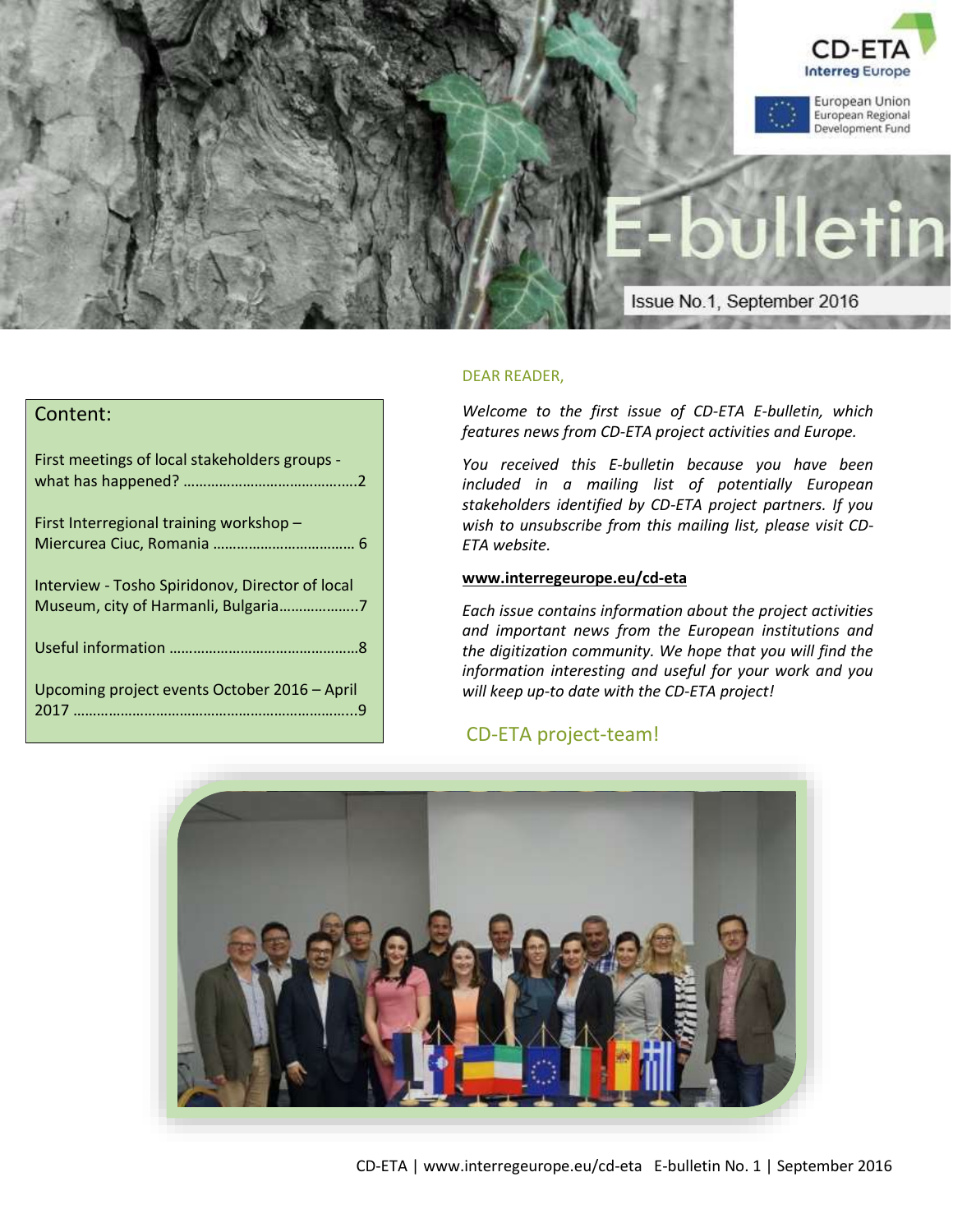

# First meetings of Local stakeholder groups. What has happened?

# **In Bulgaria:**

On June 13<sup>th</sup>, 2016 in the city of Pleven was held the first meeting of local stakeholders. It was attended by 20 representatives of museums, libraries, institutes, professional associations, Medias, companies for software and hardware.

They were identified and listed following problems: lack of a clear, unified idea about the concept of digitization; differences in software interface for objects description; lack of enough experts; differences in the digitization of different types of cultural and natural heritage.

There is a conservatism regarding the process of digitalization of natural and cultural heritage and at this stage there is no concrete answer to the questions why and for whom to digitize its sites. To overcome the conservatism, there must be strong political will and progressive thinking on the part of the responsible ministries and institutions. Gaps have been highlighted in the digital storage of TV, radio and film work, which are also a part of the cultural heritage.

The problems in digitization of natural and cultural heritage are not technical, but mainly legal and organizational. By legal point of view stands unspecified the issue related to copyright and by organizational side must find a solution to the limitations in the right of access.

Was shared the idea of building a mobile digitalization center which will help to avoid wasting human and financial resources. The following conclusions were achieved:

• It is not possible to work with single software, but that does not stop to observe uniform standards and those standards should be drawn from the practice.

• it must be elicit a focus on which to work during the project.

# **In Italy:**

The first stakeholder meeting organized in Tuscany, took place on July the 25th 2016 in Florence. The event was attended by 14 stakeholders and team members and was aimed to identify problems and perspectives in cultural and natural heritage digitization process.

After the discussion and debates the participants in the meeting arrived at the following conclusion concerning Tuscany region: *STRENGTHS*

1.An ecosystem of multiple actors active in the field of digitization already exists, creating a sound environment for further improvements ;

2.Huge presence of natural and cultural heritage in the Tuscany Region;

3.High interest of private stakeholders on the topic;

4.Possibility to develop networking experience;

5.High experience on research and innovation topics related with exploitation of digitization contents.

#### *WEAKNESS*

1.Limited experience and cooperation with « Europeana » platform ; 2. Limited inter-operability of formats ;

3. Lack of knowledge on legal issues concerning data protection in local public entities;

4. Personnel and funding shortage;

5. Too many standards;

6. Lack of cooperation among local stakeholders

*OPPORTUNITIES*

1.Exploitation for tourism purposes of digitized data;

2.Development of a brand "Digital patronage" of the Florence heritage, already globally renown.

3.Possibility to develop new business models *THREATS*

1.Resilience of supports/device adopted for digitization;

2.Lack of experience on legal protection/royalties for endorsing private-public partnerships;

3.Risk of data "cannibalism" from international corporates.



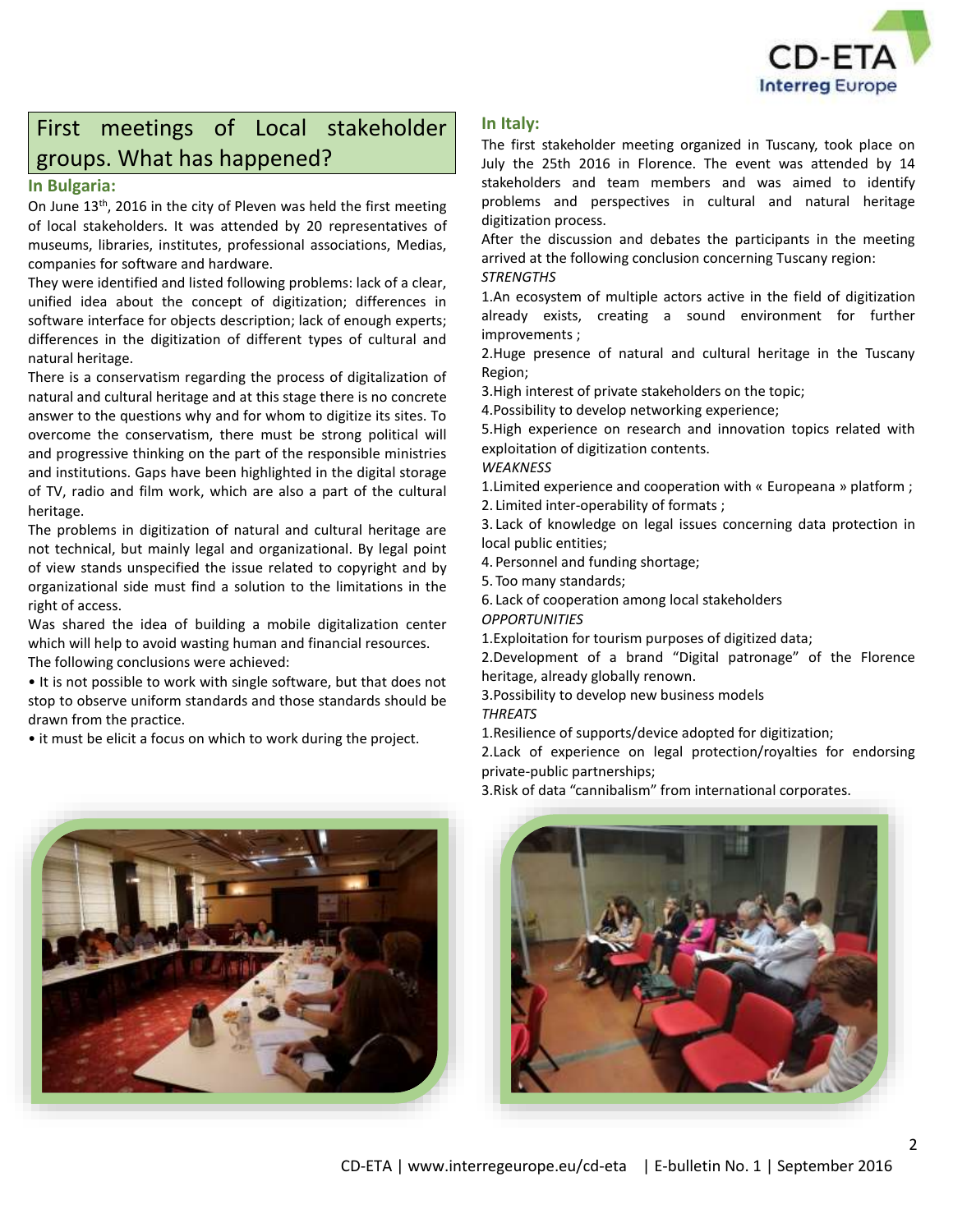

## **In Estonia:**

Estonian stakeholders first meeting took place on June 15, 2016 at Viimsi in The Estonian War Museum – General Laidoner Museum for 20 participants from different sectors (Ministry of Culture, museums, private enterprises).

On governmental level, Estonia has put lots of efforts to structure digitization process. Operational programme for the Digitization of Cultural Heritage for year 2016-2020 is almost ready and it will be approved in the end of this year or in the beginning of next year. Estonian museum can use centralized museum informational system (MuiS) that was launched already in year 2008. Also, different guidelines and standards for digitization are under development.

Museums put lots of time and efforts to prioritize in which order collections should be digitized. Also, entering the data into the system needs lots of time. MuiS is already old and does not meet the requirements of the museum workers and public users. Currently, there is ongoing process to analyze how the needs of museums could be covered by MuiS in the future.

All museums are interested in optimizing workflows to increase productivity in digitizing museum collections. This is something that Estonian War Museum develops and tests also during CD-ETA project. There is also a need to be more active in crowdsourcing (using [ajapaik.ee](http://ajapaik.ee/) or similar solutions) to complement the information inserted into MuiS.

In general, museums think a lot how to use digitized information for developing new products and services. Interest towards new technologies is big (360 photos, virtual tours, 3D museums) but very often it stumbles because of lack of finances or know-how.

To address those issues Estonian War Museum initiates in close cooperation with stakeholders a workshop to discuss about the re-usage of digitized data and how to formulate the ideas and problems for future developments.



### **In Slovenia:**

The first local stakeholder group meeting in Slovenia had two editions.

The first introductory Stakeholder group meeting in Gorenjska took place on 14 April 2016. Regional development agency of Gorenjska (BSC Kranj) presented to the stakeholders the CD-ETA project. The topics of digitization in Slovenia, CD-ETA goals and activities and the cooperation with stakeholders were all discussed. Participating stakeholders explained the current situation on cultural heritage digitization, with a focus to immovable cultural heritage and its labelling, which is required by the Cultural Heritage Protection Act from 2008. This (unified) labelling is seen as an important aspect and opportunity for advanced digitization of cultural heritage in Gorenjska. At the meeting 12 people took part, including representatives of Regional Development Agency, regional museums and institutes, municipalities and Association of Historical Cities of Slovenia.

The second edition took place on 16 June 2016 after the project Kick-off meeting in Sofia (Bulgaria). Stakeholders were presented the content of the kick-off meeting, the project timeline and upcoming activities. The state-of-the-art analysis was discussed and the stakeholders were asked to participate in its elaboration. They were also invited to take part in the upcoming Interregional Workshop in Romania, planned for September 2016. Altogether 9 people took part, including the representative of Ministry of Culture.

# **In Greece:**

The first working group meeting of stakeholders in Western Greece, that are directly or indirectly related to the cultural and natural heritage, was held on **Wednesday 6th July 2016** by the Department of Environment and Natural Resources Management of University of Patras, which participates as partner in the project «**Collaborative Digitization of Natural and Cultural Heritage, CD-ETA»,** Programme "INTERREG EUROPE".

The meeting attended 9 representatives from local and regional bodies, research institutes and entities associated with culture.

The Research Team of the project (Prof. V. Papadakis, P. Papadatos & E. Arvaniti) presented to the working group the project, its objectives, the expected results and how they will be able to improve the regional digitization policies of cultural and natural heritage. The members of the Working Group will have the opportunity to gain new experiences and knowledge from the visits to the Good Practices of digitization of cultural & natural heritage that have already been implemented in the partner regions, to learn about new technologies and digitization methodologies, network with research and cultural institutions from Europe, contributing in this way with their ideas and recommendations towards the creation of the Action Plan addressed to the RWG, the responsible authority for the implementation of the "**Western Greece Regional Operational**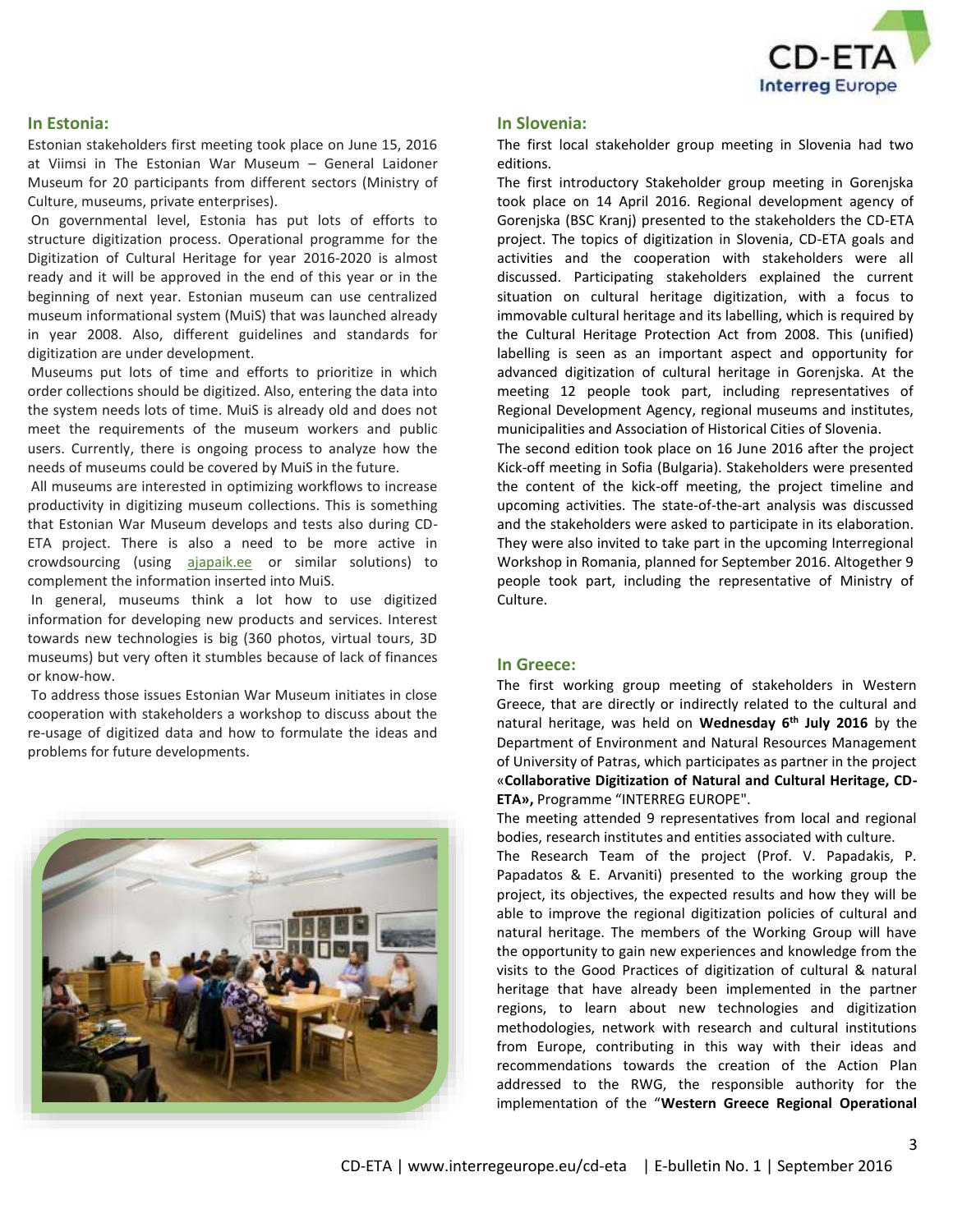

### **Programme for Investments (ROP) for growth and jobs 2014- 2020**" which the Action Plan aims to enrich.

Additionally, the Stakeholder's Working Group was informed about the planned activities of the project, the Thematic Seminars to be organized in the partner's regions, as well as the interregional training workshops that will be organized specifically addressed to the stakeholders of each Working Group.

After the end of presentations, a constructive discussion followed among the stakeholders and the research team. Initially, each representative presented the current state of art in their area related to digitization practices and needs, initiatives that have been launched for this purpose and important cultural monuments that need to be digitized, since they are cultural and natural landmarks for their region.



## **In Spain, region Valencia:**

Mancomunitat of La Ribera Alta held the meeting on 19 July 2016 in order to discuss various issues related to the digitisation of La Ribera's heritage.

In order to promote knowledge about the project matters among the participants and to facilitate their contributions, the methodology applied at the meeting was based on four phases:

- -Presentation to introduce the European project CD-ETA
- Surveys filled by all attendees (at the same meeting).
- Structured discussion to get information.

-Obtaining a final document of conclusions with the inclusion of all contributions collected.

Representatives of the following organisations: Algemesí City Council, Alzira City Council, Carcaixent City Council, Llombai City Council, Villanueva de Castellón City Council, Consortium of La Ribera., Federation of Local Associations of Commerce, Industry and Services of La Ribera., Mancomunitat of La Ribera Alta, Mancomunitat of La Vall d'Albaida, Association 'Xúquer Viu', Agroecology Network 'La Sembra', Several private organizations related to TIC and new technologies.

The conclusions can be organized into three major sections,

which are:

- Current situation of La Ribera's natural and cultural heritage.
- Outstanding projects for digitising our heritage and trouble to carry them out.
- Objectives and priority projects for the future.



#### **In Romania:**

The first meeting of the local stakeholders within CD-ETA took place at headquarter of Harghita County Council, on 2nd August 2016.

At the meeting participated the representatives of those institutions and organizations, whose are working in some way in the professional field of the preserving of natural and cultural values patrimony, or on the discovering and establishing the county values register or whose have begun the digitization activity or are working with digitization from several years. At the meeting participated 40 people from which 29 from local stakeholders.

Mrs. Zonda Erika, CD–ETA project manager emphasized the role of the local stakeholders and their importance in project implementation, because their participation and active contribution is absolutely necessary for the evaluation of the actual situation, evaluation of the existing problems, further activities, trends connected to the digitization process of natural and cultural patrimony. The project offers the opportunity for local stakeholders to gain experiences and good practices related to the digitization of natural and cultural values, to participate in the project events, workshops and seminars organized abroad.

During the meeting as problems were identified the lack of funding for digitization, the lack of trained personnel and the dissipation of digitized resources.

It considers important to undertake the local level values inventory by each settlement, and in this case the micro regional associations would have an important role.

The participants of the meeting considered that will be necessary to establish a certain criteria and a data collection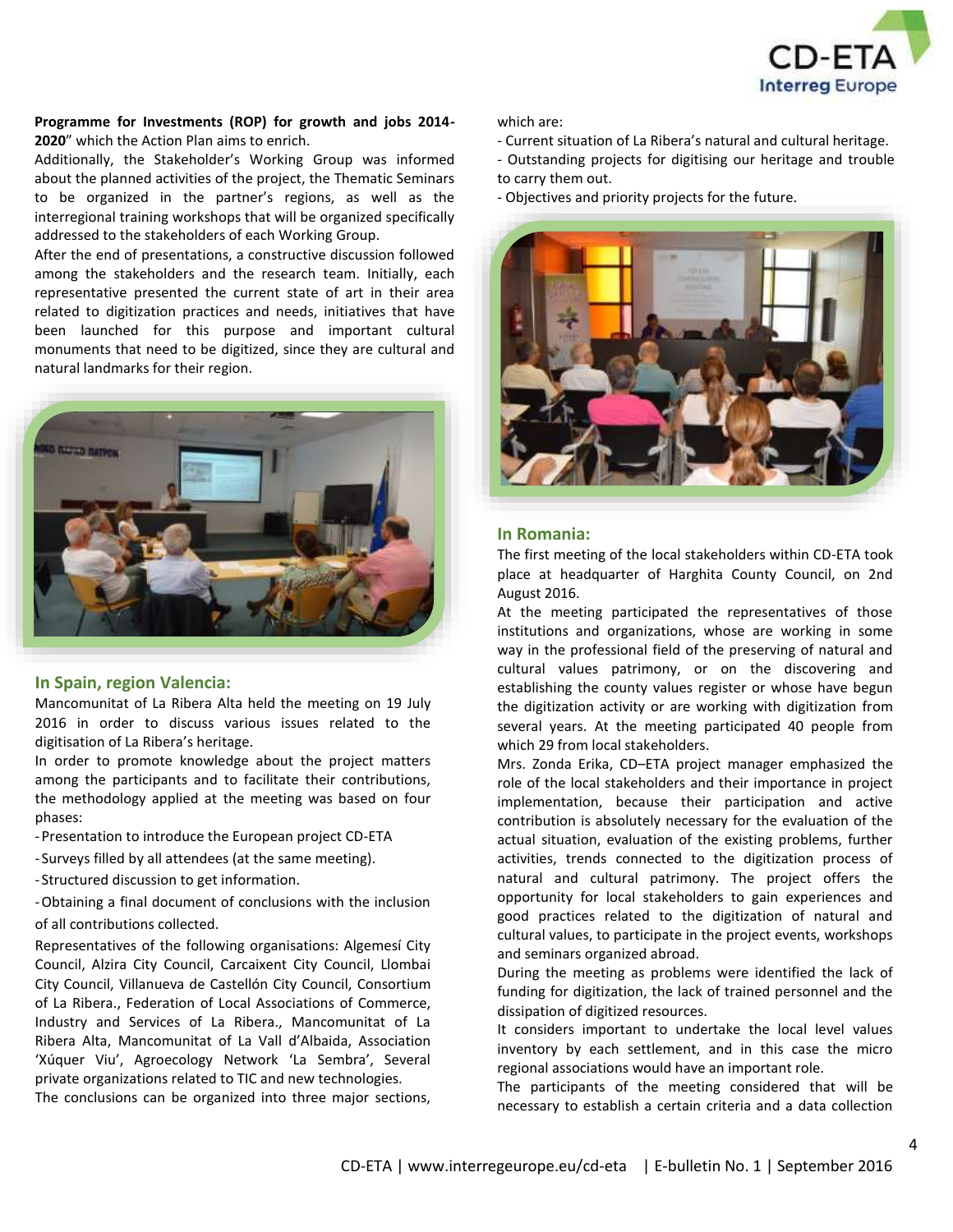

sheet concerning the values.

We emphasized the importance given by us to the local stakeholders who actively works and undertakes the project challenges by editing and elaborating in that way the strategies related to digitization, the good practices and their appliance, in order that can help us in the digitization of the counties values.



## **In Spain, region Palencia:**

The Foundation Santa Maria la Real of Historic Heritage has started identify stakeholders in collaboration with Foundation Piedad Isla. Both entities have a long term history of collaboration. Foundation Piedad Isla started the process of digitization ten years ago working with the collection of negatives produced by Mrs. Piedad Isla, a former female photographer that captured the daily life in the north of Spain, in an isolated rural area in which the social changes have impacted so clearly. She really understood that the traditional way of life in the rural areas was involved a big transformation process and know this archive is a great source of ethnographic knowledge. The Foundation Piedad Isla opened the experience and shared the lessons learned to the Foundation Santa Maria la Real needed of managing of a huge collection of photographs related to Romanesque Art in Spain. Both entities organized also training courses for unemployed people to increase their competences with digitizing and cataloguing skills.

We decided to collaborate in CD-ETA in the first stage in order to identify stakeholders and participating in the Rumanian meeting. Maximiliano Barrios is Vice president of Foundation Piedad Isla and, at the same time, responsible of digitizing the Romanesque Encyclopedia of Spain that is offered through the porta[l www.romanicodigital.com](http://www.romanicodigital.com/)

After selecting more than 120 stakeholders in which appear public bodies such as Regional Government, Universities, Provincial and local authorities, different archives from the parish and bishoprics, private entities like cultural, industrial or ethnographic institutions and finally private collections from

citizens, we decided to organize a first meeting in Valladolid in order to start the collaboration between stakeholders. In the 27th of September 2016 we will met in our premises with the following program:

- \* CD-ETA project introduction
- \* State of the art and challenges of digitized archives in Castile and Leon.
- \* Definition of a common work plan for next year.

We hope to create a regional network to foster the collaboration of all different entities that actively participate in the sector in order to increase the opportunities that a digital society offers today.

At the same time the Foundation Santa Maria la Real is working to coordinate a workgroup of European Entities in the framework of the Joint Programming Initiative for Cultural Heritage (JHEP) focusing on activity 41. 'Methodology development for assessing the cultural and socio-economic value(s) of digital cultural heritage'



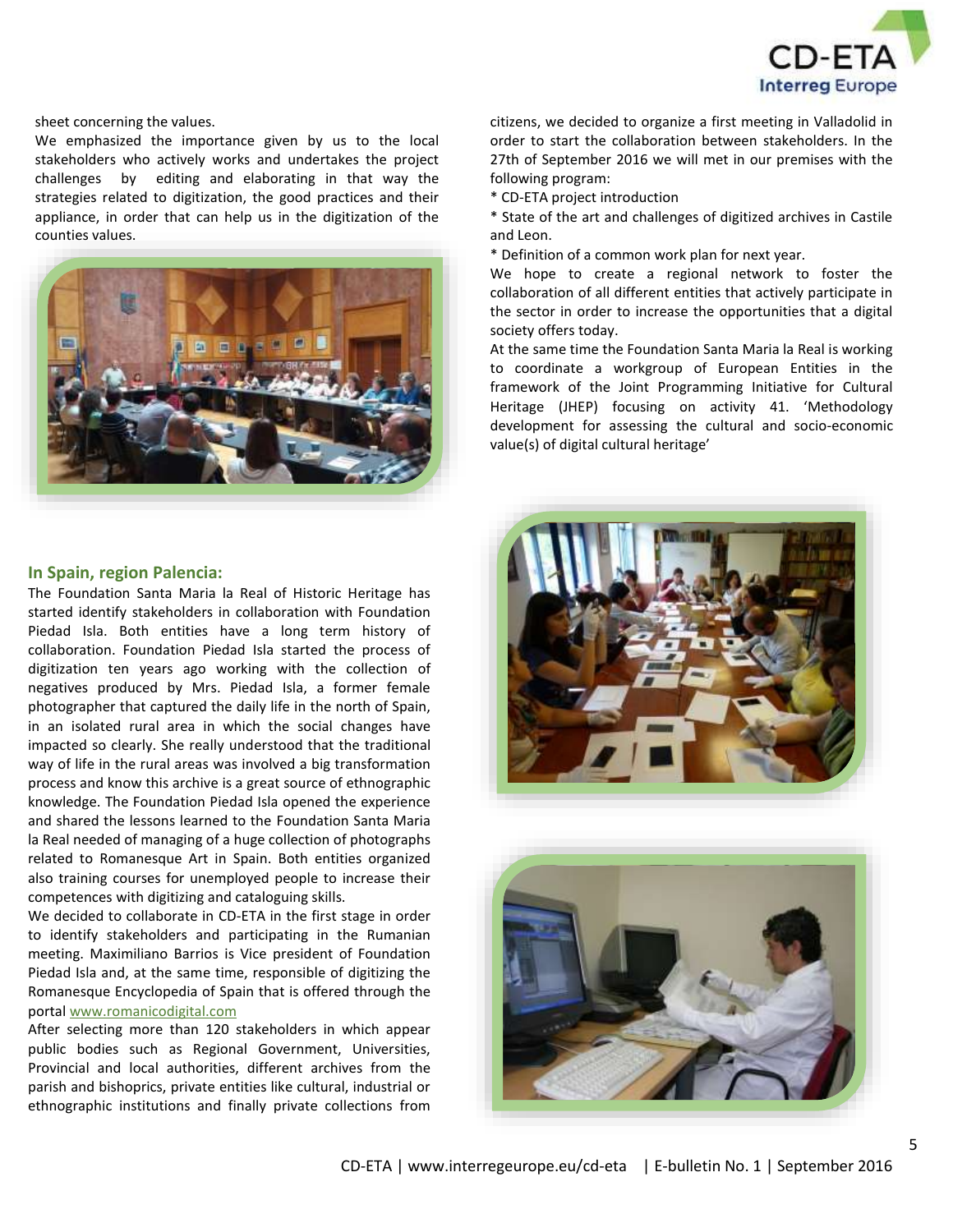

# First interregional training workshop in Miercurea Ciuc, Romania

During the period September 5–7, 2016 was held the first Interregional training workshop under CD-ETA project.

The event was hosted by Harghita County Council, Romania. Local stakeholders, stakeholder representatives from partners' countries, visiting speakers took part in the event.



All project partners presented the current state-of-art of digitization of natural and cultural heritage in their countries. It was noted a remarkably big difference in the various regions.

**Bulgaria** is the only EU country:

 $\checkmark$  Without National digitization strategy or single concept in the field of digitization of natural and cultural heritage

 $\checkmark$  Without single register and actual database of cultural and historical heritage

 $\checkmark$  Without single and user – friendly built Information System

 $\checkmark$  Without common museum software for automatic control and inventory of exposition collections

In **Greece**, until recently the level of digitization of cultural and natural heritage was in primary level and the most digitization projects were dealing with documents and libraries. The last five years, the Greek Ministry of Culture has launched initiatives aiming at the digitization of the tangible (mainly) cultural heritage of Greece.

In **Slovenia** is being supported a detailed register of natural heritage, [\(www.naravovarstveni-atlas.si\)](www.naravovarstveni-atlas.si), movable and immovable, tangible and intangible cultural heritage. Since 2008, the Register is available online also via interactive map. [\(http://giskd.situla.org](http://giskd.situla.org/) ) The Slovenian Register of immovable cultural heritage is one of more comprehensive and advanced in Europe.

In the region of Valencia, **Spain** specialists have are targeted mainly to digitization of the natural heritage. In this connection exist several ideas, some of them are:

 $\checkmark$  Few works done in the Ribera Alta Region for the Heritage Digitalization.

 $\checkmark$  This heritage is not available for the citizens through webpages, internet, etc.

 $\checkmark$  There are official rules about digitalization of documents but no for digitalization of other kind of heritage. We need a common EU standard for a quality digitalization of our heritage.

 $\checkmark$  We have an important immaterial heritage and we need to digitalize this kind of heritage: traditional fests and culture, music, etc.

 $\checkmark$  Multiple local archives of our municipalities haven't a good conditions for their preservation (humidity, temperature, rooms, lights, etc.). Many archives have an important historical documents to be preserved.

 $\checkmark$  In order to improve the digitalization, the local authorities need to involve other public administration (nation, region, province, etc.).

 $\checkmark$  Other important heritage are old pictures of culture and nature. We need to digitalize them.

 $\checkmark$  Importance of the traditional agricultural landscape heritage. This heritage is near to disappear and we need to digitalize it for its preservation. Current change of uses.

 $\checkmark$  Several important Natural Parks suffer with forest fires. It's a priority to map this kind of heritage because of this danger.

Digitization technologies was fundamental to support the widest public experience of real estate promoted by Tuscany Region recently. The aim is to promote valorization and/or purchase, along with preservation, of a wide set of historical buildings and sites under its management. The announcement, published on July 2016, is based on an online catalog.

In castilla y León, Spain existen:

 $\checkmark$  Public Archives: Province historic archives; Municipal archives; Museums; Universities

 $\checkmark$  Private Archives: Catholic Church; Family archives and personal collections; Foundations and Associations; Companies

 $\checkmark$  Digital Repositories (Content aggregators) : Digital library of Castile and León; BUCLE repositories (Public Universities in Castile and león)

Santa Maria la Real del patrimonio histórico fundation have made digitalization and cataloguing of Encyclopaedia of Romanesque Art in Spain; More than 80.000 digitalized and catalogued; 4.000 texts and 7.000 architectural plans [\(www.romanicodigital.com\)](http://www.romanicodigital.com/)

**Estonian** Museum Information System MuIS worked since 2010 as public portal. [\(www.muis.ee\)](www.muis.ee)

It owned by the Ministry of Culture and developed in cooperation with partners. MuIS in 2016 has: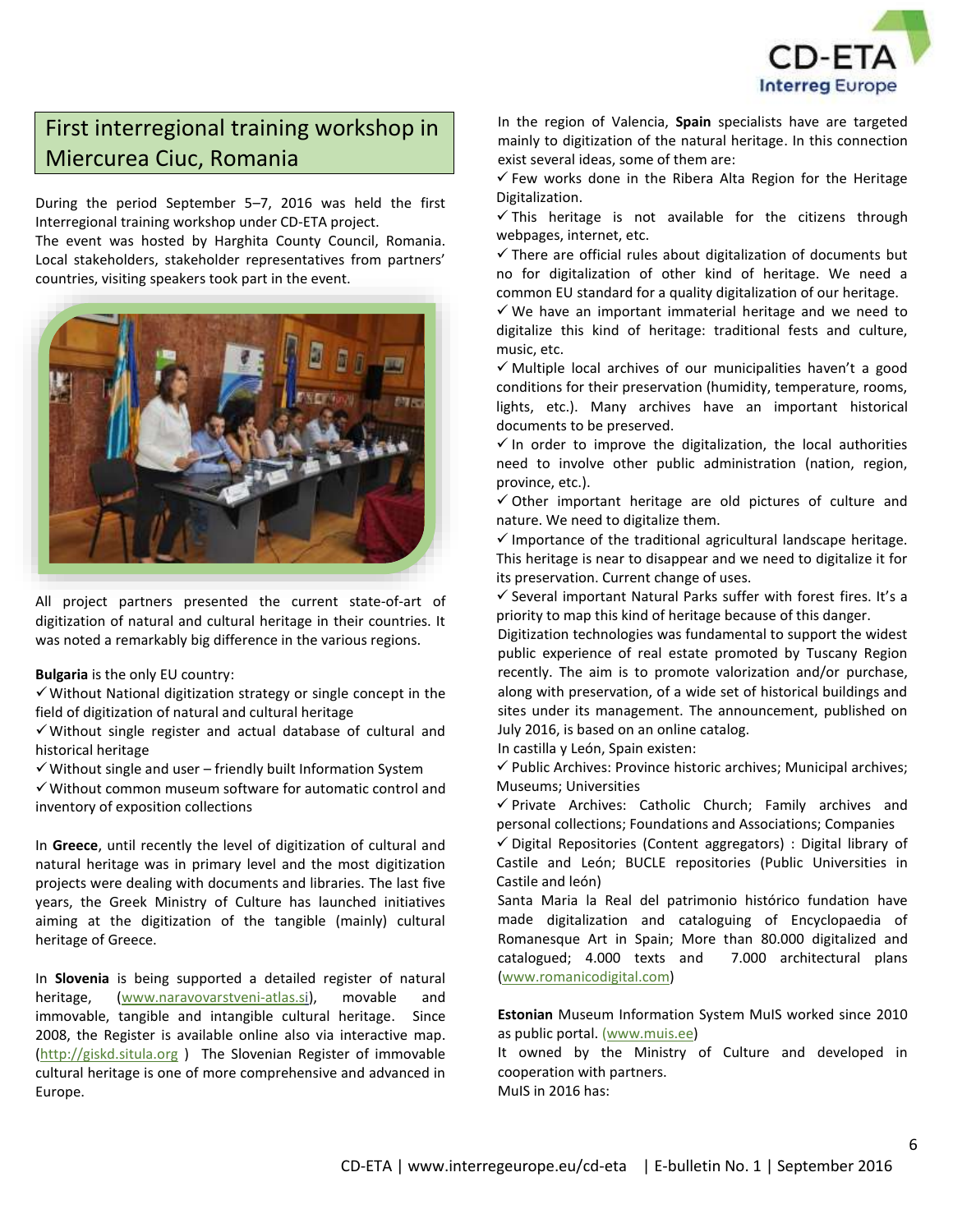

 $\checkmark$  2.9 mln objects

- $√$  980 000 objects with 1+ images
- $\checkmark$  700 users (museums)
- $\checkmark$  250 000 views of public portal in a month.



Three external speakers from Bulgaria, Romania and Estonia held training on topics: Technical and financial parameters of digitalization; Existing standards in digitization and possibilities for their synchronization; Principles of collaborative digitization and possibilities for their application.



The presentations of Svilen Stoyanov from Bulgaria, Dan Matei from Romania and Kadri Nigulas from Estonia were not just theory, but consisted a lot of examines by topics.

# Interview:



In this issue we meet you with PhD Tosho Spiridonov - Director of Historical Museum of the city of Harmanli, Bulgaria

# • **How do you assess the current state of art of digitization of natural and cultural heritage in Bulgaria?**

Current status of digitization in the true sense of the word is none. There are separate institutions, mainly museums, which benefit from European projects to obtain equipment, mostly expensive and more productive than their one-off needs. So in fact are received very different products - software purchased technique that at some point is being abandoned due to depletion of the need for it; a web site is being created where are published some pictures ... But when there is no government policy on the issue thing are like this. Bulgaria has lagged for years in comparison with the countries around us.

## **Obviously you insist things get changed?**

Yes! Digitization should be understood as a multi-stage activity first to perform "The counting of wild rabbits", i.e. to be brought into prominence the cultural heritage, in parallel, to be established an information system that "crosses" the available data, and to be overcomed the huge differences in the views of individual participants in the process.

# **• Where is the problem of digitization?**

The problem is multilateral and acts in three basic lines in three things. First comes down to government policy - when there is none, everyone does what he wants, what he knows or what he has been told by someone. The digitization of cultural heritage, especially in the museums is something that is both complicated because there are a variety of species and types of items to be digitized, yet is simply because it depends solely on the director to be started and done. Years ago there was a Japanese organization - JICA, which began to digitize museums and we saw till where it achieved - to nowhere. And it's not because they haven't done their job properly (and they were not able to do their work due to other reasons), but because there was no one on the Bulgarian side to take matters into their own hands and to continue. It is necessary a lot of work by funders, curators and directors.

Secondly because most Bulgarian museums live with the thought that "someone" has to create software to gift it to the museums.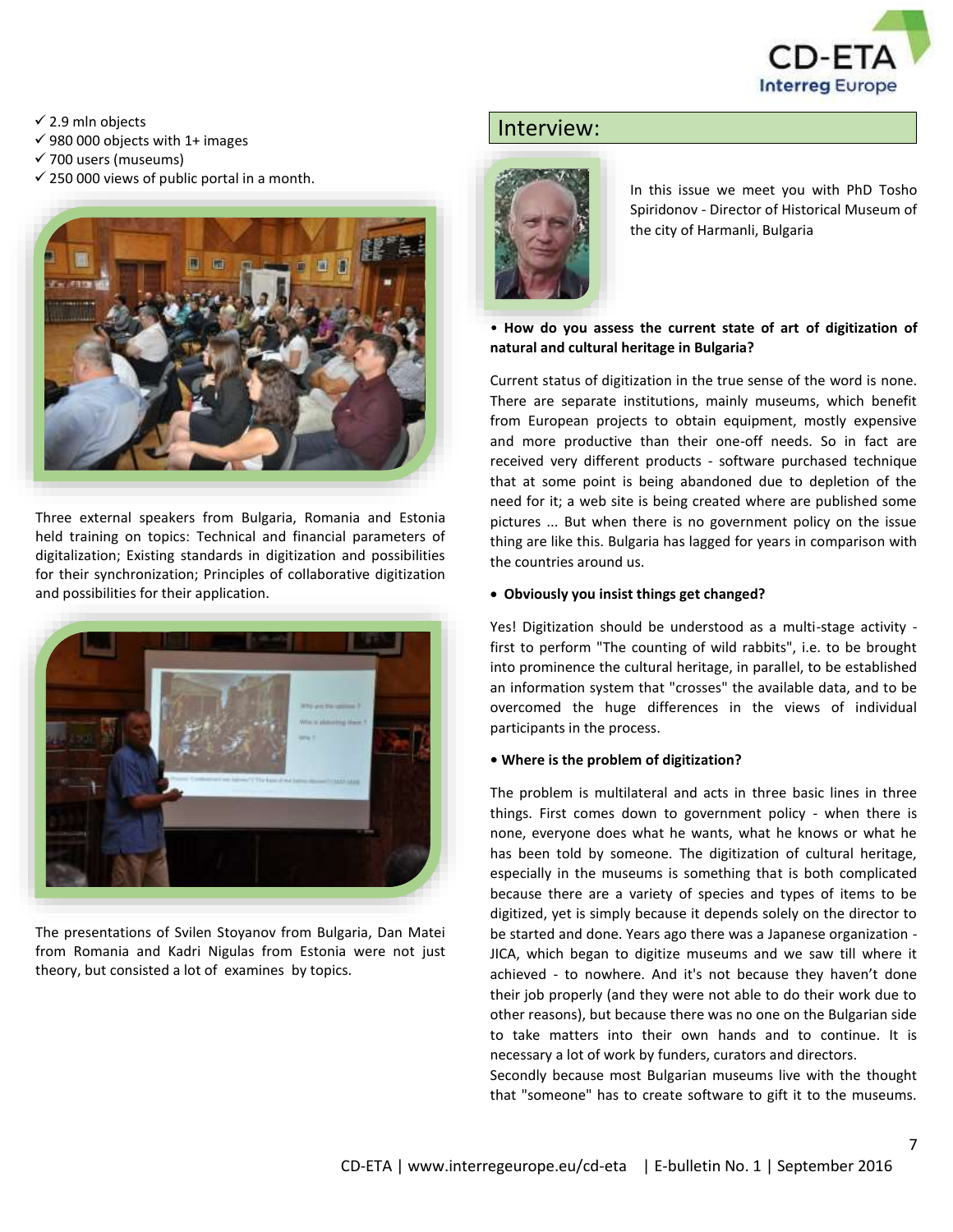

Present-day Bulgarian society does not tolerate such things everyone has to work and to "deal" himself - he receives a salary! Another problem is - and this is the third reason - that the Ministry of Culture should not be dealing with the problems of software and must create a framework in which to situate the efforts of museums and businesses. This means the Ministry to write what conditions must meet the software, what fields are required and what not (I believe all data are obligatory!), what should be the technical parameters of the separated devices that will be used for digitization. In other words, must rewrite the law to the needs of the software, i.e. what we have already done before 2005!

#### **What do you personally do about this?**

I have about 40 years of experience in digitization of cultural heritage. I have work since 1978; I have gone through all kinds and forms of automation. Since 1998 in DIOS Association, of which I am President, we develop information systems DAGIS (Digital Archive for GIS), which is fully operational by 2005, and by 2010 the system works quite real in the Historical Museum of Harmanli. The system is reported almost every year on National meetings of museum workers in the Ministry of Culture, I got in touch with all state bodies that have at least some relation to the digitization of cultural heritage - the answer everywhere is the same one - or no, or negative.

# **• What do you expect from your participation in the project CD-ETA?**

I expect to be taken serious decisions. I expect not only to speak, and it very much, but also to be taken practical actions on the unification of the general steps for digitalization, and in parallel to start fast work by the introduction of cultural heritage in the informational system. I will actively participate in the project because appreciate it as an opportunity to achieve good results in the digitization of cultural heritage in a relatively short time.

#### • **How do you imagine the work on the project CD-ETA?**

I'm a bit complicated to answer this question, not because I do not know what to say, but because we may slip a little at the idea of how to make the project much more functional for everyone. It is not possible you not to get an impression of the lack of the main users of the result of digitization - museums.

I think it requires in parallel with the work of your organization in policy making on the introduction of digitization to start work on the practical implementation of digitization. I'm not talking about giving "some money" for digitization or the creation of single software - it is solving of another type of task. I'm talking about the announcement of digitization projects - and these can be museums, architectural organizations and environmental organizations - I do not know other organizations - such as municipalities, to deal with cultural heritage, unless if they are dealing with 3D digitizing of unmovable cultural monuments. But then they again cannot do without museums or organizations of the architects. And in many museums is not even known the exact number of exhibits in the museum.

• A moment ago you mentioned for Information System DAGIS. Is there a chance to review it online?

Yes - the system is fully accessible through the Internet at **[https://dagis-bg.eu](https://dagis-bg.eu/)**. Open access can be obtained by introducing a `guest` in the fields for username and password. For full access is needed to contact me, to be presented to declare the nature of their interest and to receive certain access.

# **Useful information:**

### **Digitalization vs Digitization**

### *Advantages of digitization/digitalization*

- Quick access to information in the context of contemporary information society;
- Protects analog materials from frequent use that lead to their deterioration;
- Allows backing up of all types of digital media (optical, magnetic, flash drives) for their eternity;
- Allows easy access of all stakeholders to valuable materials;
- Provides the only way to contact with unique documents (maps and old books, unique photographs of historical value, unique natural values, audio or video clips, local traditional songs and others.);
- This is the most efficient method for promoting the local values;

### *Differences*

#### Digitalization

- Allows conversion of analog materials into generic digital formats;
- Digitalized material is recorded in raw form;
- Allows access to a wider audience to digital formats of the values that can be promoted more easily through electronic communications;
- Could be practically realized by anyone;

#### Digitization

- Allows the transformation of generic digital formats into specific ones;
- Digitized material can be processed subsequently for its improvement;
- Allows acquisition of valuable information through their overlapping;
- can be performed only by experts using specialized software;
- creates a specific material for each area of interest;